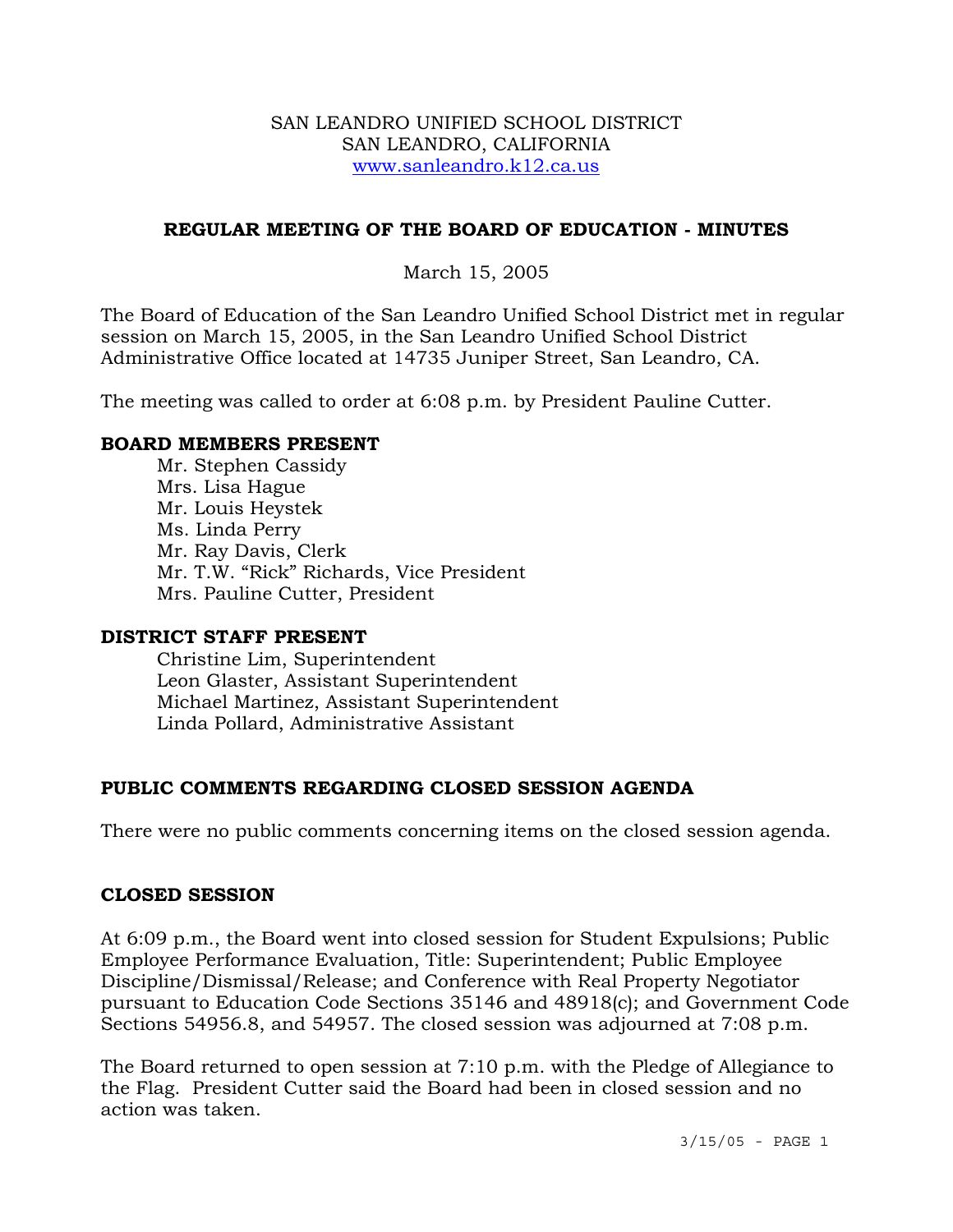# **APPROVAL OF AGENDA**

On a motion made by Mr. Davis and seconded by Ms. Perry, the Board approved the agenda for the regular meeting of March 15, 2005 by a 7-0 vote.

**REPORTS** Student Representatives' Reports - There was no report.

## **PRESENTATIONS**

- \* President Cutter and Linda Granger, Associate Principal at San Leandro High School presented Certificates of Appreciation to Mary Styner, San Leandro High School Academy of Business and Finance teacher, and Deborah Maynard, DECA Coordinator.
- President Cutter requested that Mr. Richards present:
	- Certificates of Appreciation to the following ROP Students of the Month for March 2005:
		- Natalie Orozco Dental Assistant Program
		- Catherine Paschen, Academy for Business and Finance Program
	- Certificates of Accomplishment to the following SkillsUSA/VICA Regional Competition Secondary Division Winners:
		- Rahman Berrada-Computer Technology Gold Medal Winner
		- Jeff Hoag Collision Repair Technology Silver Medal Winner
		- Luis Jimenez Collision Repair Technology Silver Medal Winner
		- Joseph Mayer Welding Manufacturing Gold Medal Winner
		- Brion Garside Welding Manufacturing Silver Medal Winner
- \* President Cutter presented Certificates of Accomplishment to the following California State DECA Competition Winners:

## DECA

- $\bullet$  Alicia Ach, 1<sup>st</sup> Place
- Danielle Masarweh, 2<sup>nd</sup> Place

## NFTE

- Edwin Rodriguez, Entrepreneur of the Year
- \* Steve Wescoatt from Perry Smith, LLP presented the 2003/2004 Annual Audit Report highlighting the auditor's responsibility under generally accepted auditing standards; audit adjustments; accounting policies and alternative treatments; and other information in documents containing audited financial statements such as disagreements with management; consultations with other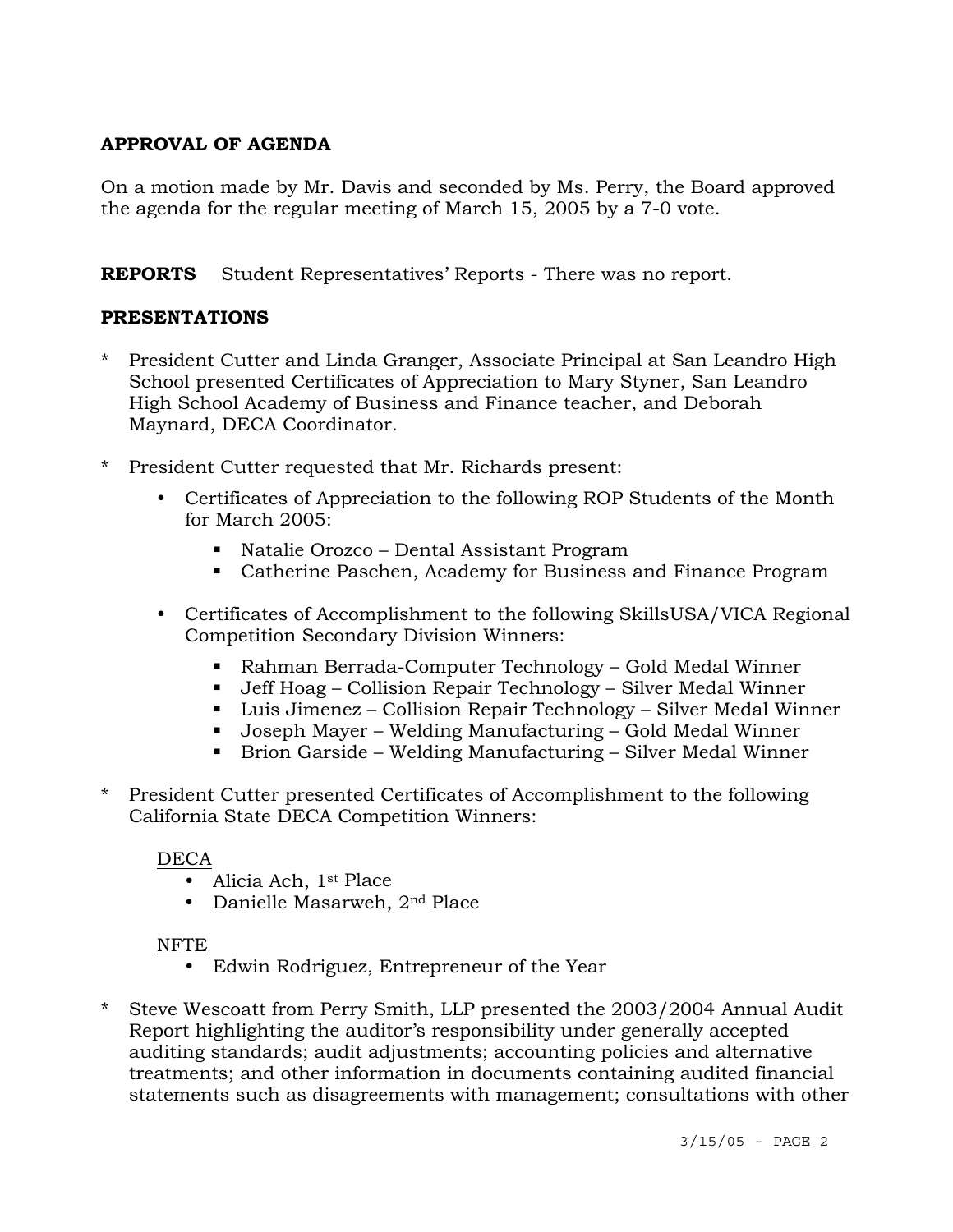accounts; major issues discussed with management prior to retention; and difficulties encountered in performing the audit.

With regards to the Findings and Recommendations, Mr. Wescoatt stated that while some of these findings had small financial implications to the District, in his opinion none seemed to be critical or systemic problems but rather small isolated incidents and not entirely uncommon in school districts.

 He updated the Board on the status of the prior year findings, corrective action plans implemented, and the schedule of financial trends and analysis (summary over the last three years).

Mr. Heystek asked about the "qualified" opinion on Compliance of State Programs and Mr. Wescoatt explained that a "qualified" opinion is given when a district has at least one compliance finding.

Mr. Richards appreciated the explanations. In response to Mr. Richards' question, Mr. Wescoatt said that prior findings are revisited to be sure that they have been implemented, particularly if it is in the area of a state compliance.

Ms. Perry noted that all the previous Findings and Recommendations were implemented except minor ADA discrepancies and ASB Student Body Funds.

The Board thanked Mr. Wescoatt and District staff for all of their work.

## **PUBLIC TESTIMONY ON NON-AGENDA ITEMS**

• Billy Campbell addressed the Board on the condition of the grounds (broken glass and beer bottles) at the District Office and Madison school over the weekend. As Shop Steward of Teamsters Local 856, he stressed his concern regarding the safety issue of students picking up trash/glass, which he believes is union work. He suggested looking into this issue and the job description of the head custodians.

 President Cutter added that in the Washington School area, neighbors will call the City and they will send a person to clean up, because many times it is the community using the grounds. She suggested looking into that as a joint use agreement.

## **REPORTS**

1) Correspondence – Clerk Davis reported receiving emails from the following people: Jeni Engler, encouraging parent involvement in schools; Mary Styner, DECA Competition; Laura Sans, Wilson Elementary teacher wish list; Lance Gunnerson, PowerPoint presentation on the state of our nation's need for the trades; Sylvia Colt, salary schedule; Starla Mason,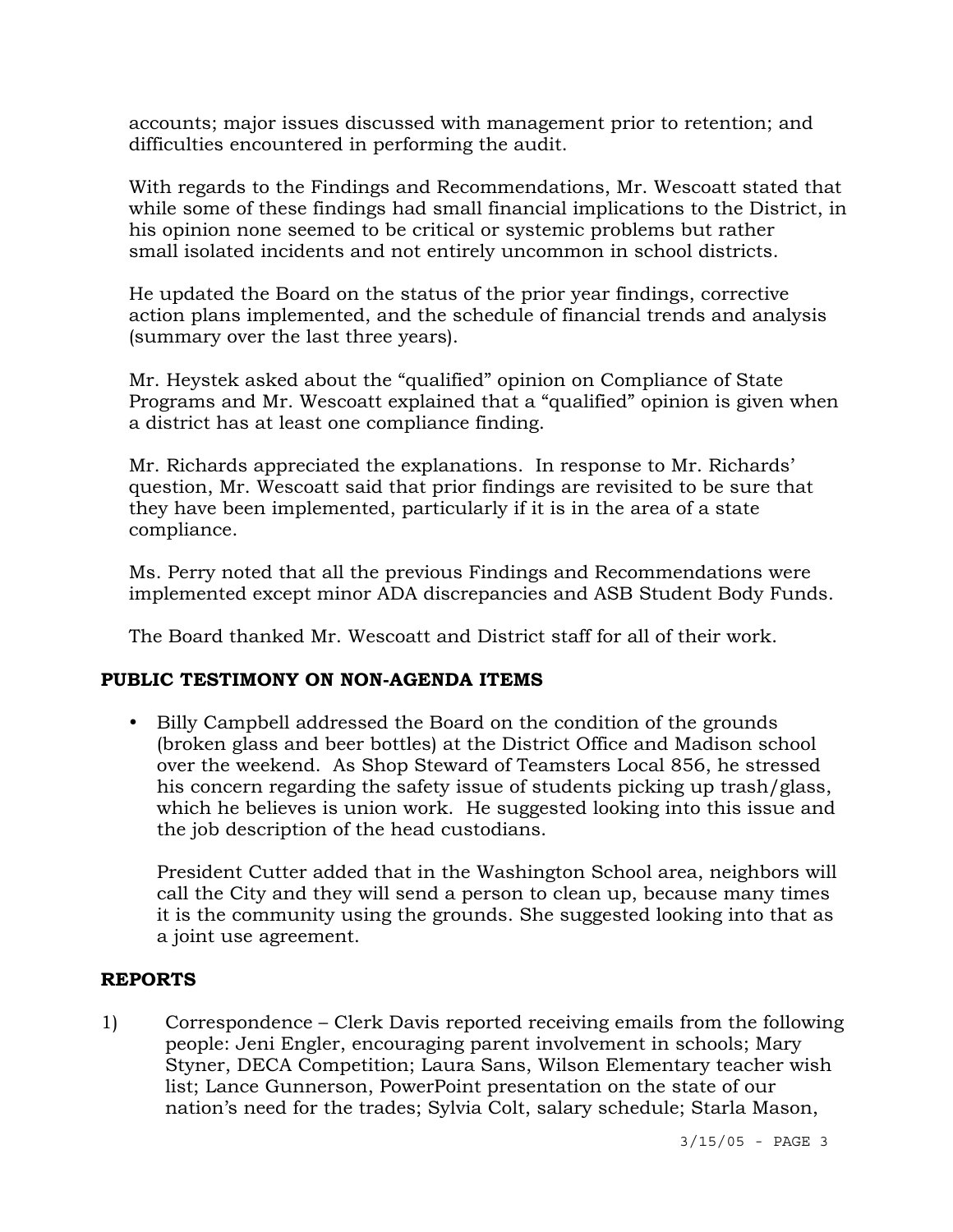Mary Styner, and Ruby Smart regarding teachers' salaries; and Dan Martin and Anna Katherine Bascacci, regarding the teachers' contract.

- 2) Superintendent's Report Superintendent Chris Lim reported that she:
	- Attended the African American Achievement Awards night last month;
	- y Participated in *"Reading Across America"* at McKinley;
	- Attended the San Leandro High School Scholarship Dinner where she had a sneak preview of the spring musical "Bat Boy";
	- Met with Friends of Washington regarding Dual Immersion, recognizing their hard work with the proposal. She shared her experience with Dual Language Immersion during her tenure with Berkeley USD. She said that Washington is looking at the summer of 2006 as a planning year providing the school is no longer in SAIT. In the meantime, Ms. Lim made a commitment to look for grants to support this effort, and wanted to fold it into the evaluation of the whole issue of bilingual education in San Leandro;
	- Met with Jefferson staff, along with Mr. Glaster, and Linda Perry, to discuss the dedication. It was decided that Jefferson would have its own Open House/Dedication; tentatively scheduled for May 26 beginning at 2:00 p.m. with a program from District Office and site staff, followed by a slide show, 5:00 p.m. barbeque, then community tours of the facility;
	- Announced that the Superintendents of Alameda County would be attending a "media event" regarding the Governor's budget on April 6 at 9:30 a.m.;
	- Barry Chersky would begin training staff on sexual orientation and gender equity issues: Elementary staff on March 16; Bancroft, May 4, Muir, May 25, and San Leandro High School on May 11.
	- She spoke to the press today regarding the API Base Report that was released indicating that our elementary schools, compared to similar schools ranking, were quite low; our middle schools were right within the ranking and the high school was below the ranking.
	- Ms. Lim distributed the Site Wish List as requested by Mr. Davis to the Board.

Mrs. Hague asked for confirmation of the date of the Scholarship Tea.

Mr. Cassidy was interested in who made the summer 2006 timeline for Dual Immersion decision; and if a comment around open enrollment was made at the Friends of Washington meeting. Ms. Lim said that it was the school principal and staff who suggested the 2006 timeline but that it would be brought back to the group for further discussion. Superintendent Lim and Ms. Perry did not recollect any comments being made regarding open enrollment. Ms. Lim added that the next Friends of Washington Dual Immersion Study Group meeting would be April 14 at 6:30 at the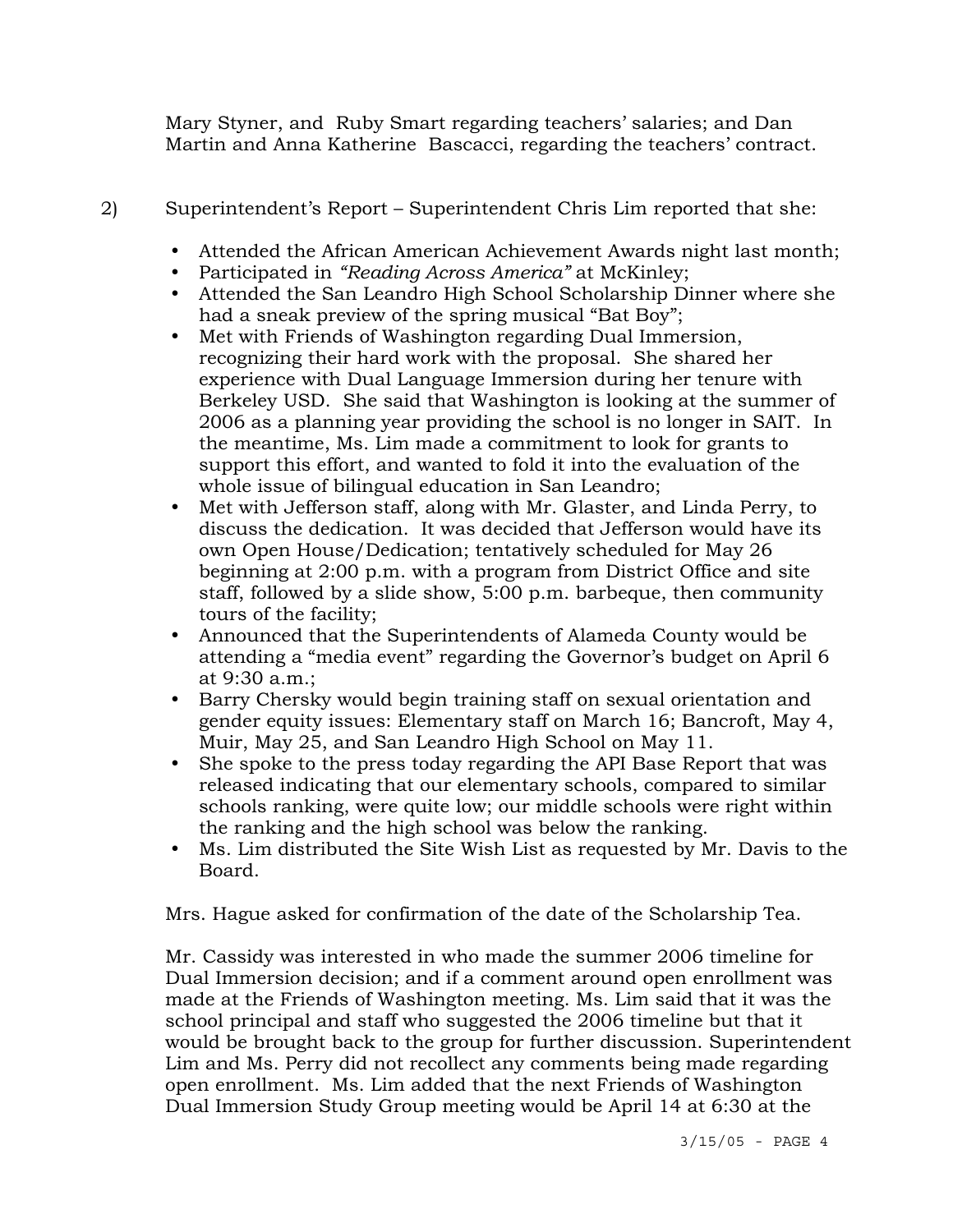San Leandro library.

## 3) Board Committee Reports

- Curriculum Mrs. Hague reported that the committee met on March 7, had a very productive meeting, and was bringing forward the proposed new courses for San Leandro High to the Board tonight. The next meeting will be March 21 at 5:00 p.m.
- Facilities/Technology Mrs. Cutter said they discussed the upcoming Facilities Workshop on March 21.
- Finance Mr. Richards reported that the committee met March 14 and discussed the 2nd Interim Report (which is on the agenda for approval tonight); Budget Calendar, which they will eventually bring to the Board for approval; and Defining & Development a Budget 101 Workshop (it was decided to put the Budget 101 workshop on hold). The committee also discussed the process of individual Board members bringing forward discussion items. Future topics for the committee included district salaries and job titles (information was provided to the committee per Mr. Cassidy's request); and Certificates of Participation (COP).

 Mr. Cassidy added that the recommendation was not to hold a special Budget 101 workshop but incorporate some discussion regarding budgetary review into the March 21 Facilities Workshop.

 Mr. Heystek added that the COPs discussion would focus specifically on how those funds (Capital Facilities Fund) could be used for projects currently in the district.

- 7) Board Representatives' Reports
	- Eden Area Regional Occupational Program Mr. Richards reported that they met on March 3 and welcomed new Business Manager, Debbie Scanlon. They discussed new recertification of programs; building a kitchen for a culinary program; SkillsUSA/VICA Winners; and approved their 2nd Interim Budget.

#### **CONSENT ITEMS**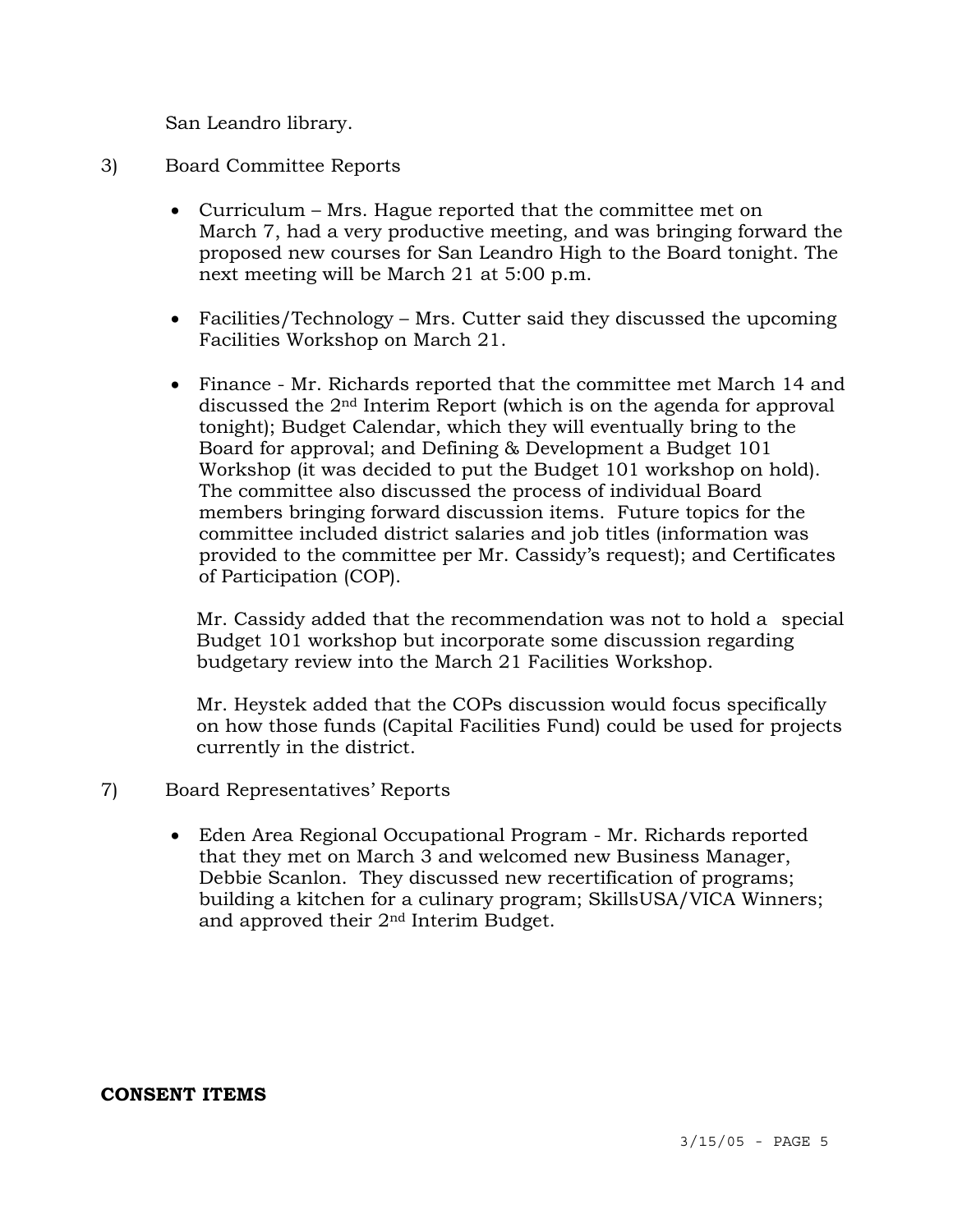## General Services

Ms. Perry asked to remove 3.1-CF for clarification. Mr. Heystek submitted suggested clerical corrections for 1.1-C and 1.2-C; and Mr. Cassidy also had a correction for 1.2-C.

1.3-C Approval of Board Minutes – March 7, 2005

Human Resources

- 2.1-C Acceptance of Personal Report
- 2.2-C Resolution #05-20, Variable Term Waiver Request

Business, Operations and Facilities

- 4.1-C Ratification of Payroll
- 4.2-C Approval of Warrants
- 4.3-C Three-Year Lease Agreement for Laptop Computers for the New Jefferson Elementary School

On a motion made by Mr. Davis and seconded by Mr. Richards, the Board approved the remaining consent items by a 7-0 vote.

## General Services

1.1-C Approval of Board Minutes – CSBA Single District Governance Team Workshop – February 23, 24, 2005

> On a motion made by Mr. Davis and seconded by Mr. Heystek, the Board approved the Board minutes – CSBA Single District Governance Team Workshop – February 23, 24, 2005 as amended by a 7-0 vote.

1.2-C Approval of Board Minutes – March 1, 2005

On a motion made by Mr. Davis and seconded Mrs. Hague, the Board approved the Board minutes of the March 1, 2005 as amended by a 7-0 vote.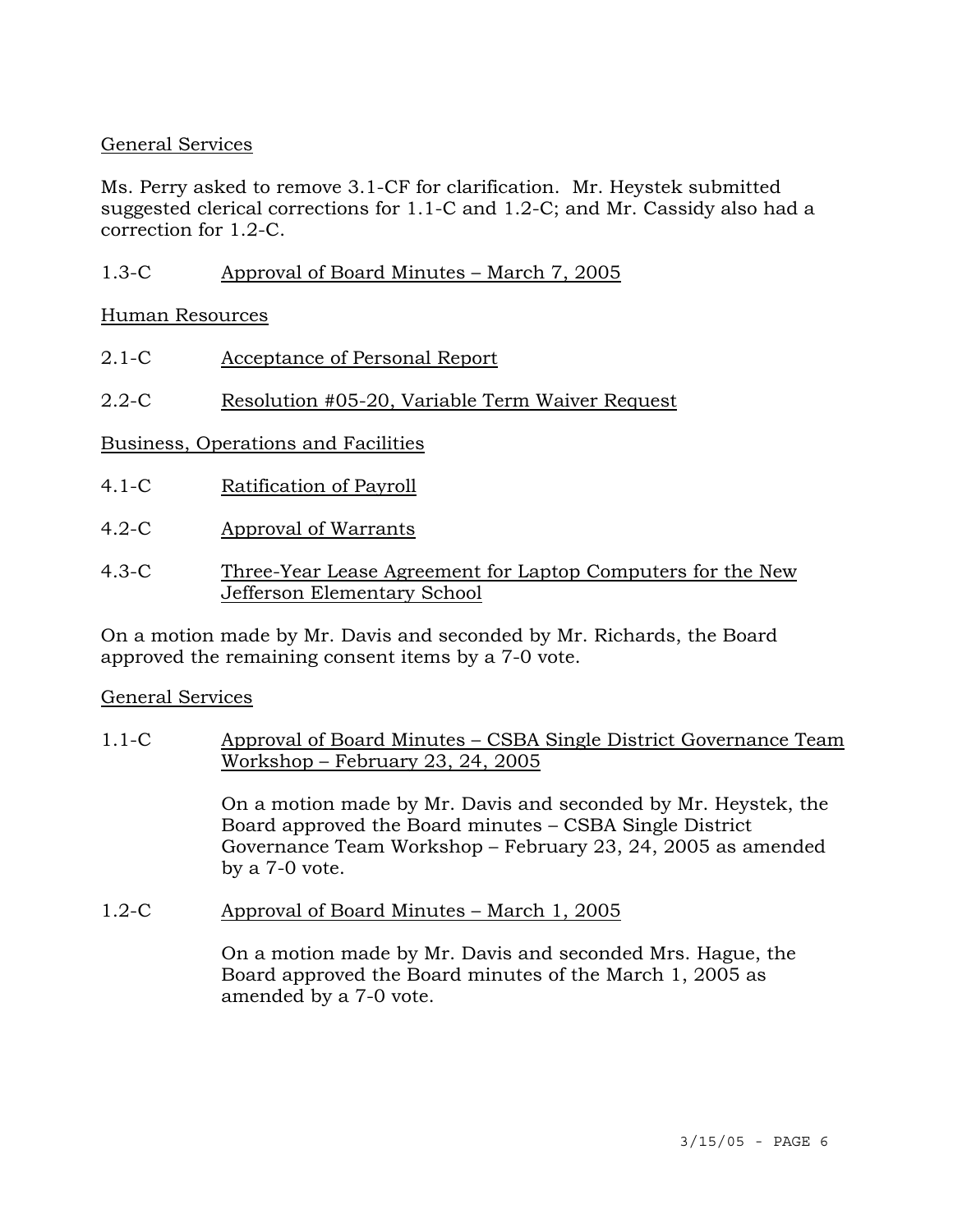### Educational Services

### 3.1-C Acceptance of Donations

Ms. Perry had concerns regarding the donations of automobiles and not receiving the proper documentation i.e. pink slips. Mr. Murphy said that he has been quite adamant that the pink slips for vehicles are filed.

It was the consensus of the Board to have the Policy Committee review the procedures and documentation needed with such a donation and then report back to the Board.

On a motion made by Ms. Perry and seconded by Mr. Davis, the Board approved to accept the donations as discussed by a 7-0 vote.

### **ACTION ITEMS**

#### General Services

#### 1.1-A Recommendation from Administrative Panel for Expulsion

On a motion made by Mr. Richards and seconded by Mr. Davis, the Board approved the recommendation from the Administrative Panel for expulsion of student E15-04/05 by a 7-0 vote.

#### 1.2-A Recommendation from Administrative Panel for Expulsion

On a motion made by Mr. Richards and seconded by Mr. Davis, the Board approved the recommendation from the Administrative Panel for expulsion of student E16-04/05 by a 7-0 vote.

### 3.3-A Recommendation from Administrative Panel for Expulsion

On a motion made by Mr. Richards and seconded by Mrs. Hague, the Board approved the recommendation from the Administrative Panel for expulsion of student E17-04/05 by a 7-0 vote.

Business, Operations and Facilities

### 4.1-A Change Order #13-Health & Safety Retrofit Modernization of Bancroft and John Muir Middle Schools

On a motion made by Mr. Davis and seconded by Mr. Richards, the Board approved Change Order #13 to Arntz Builders Inc. for the Health & Safety Retrofit Modernization of Bancroft and John Muir Middle Schools Project; Bid Package #03-04 by a 7-0 vote.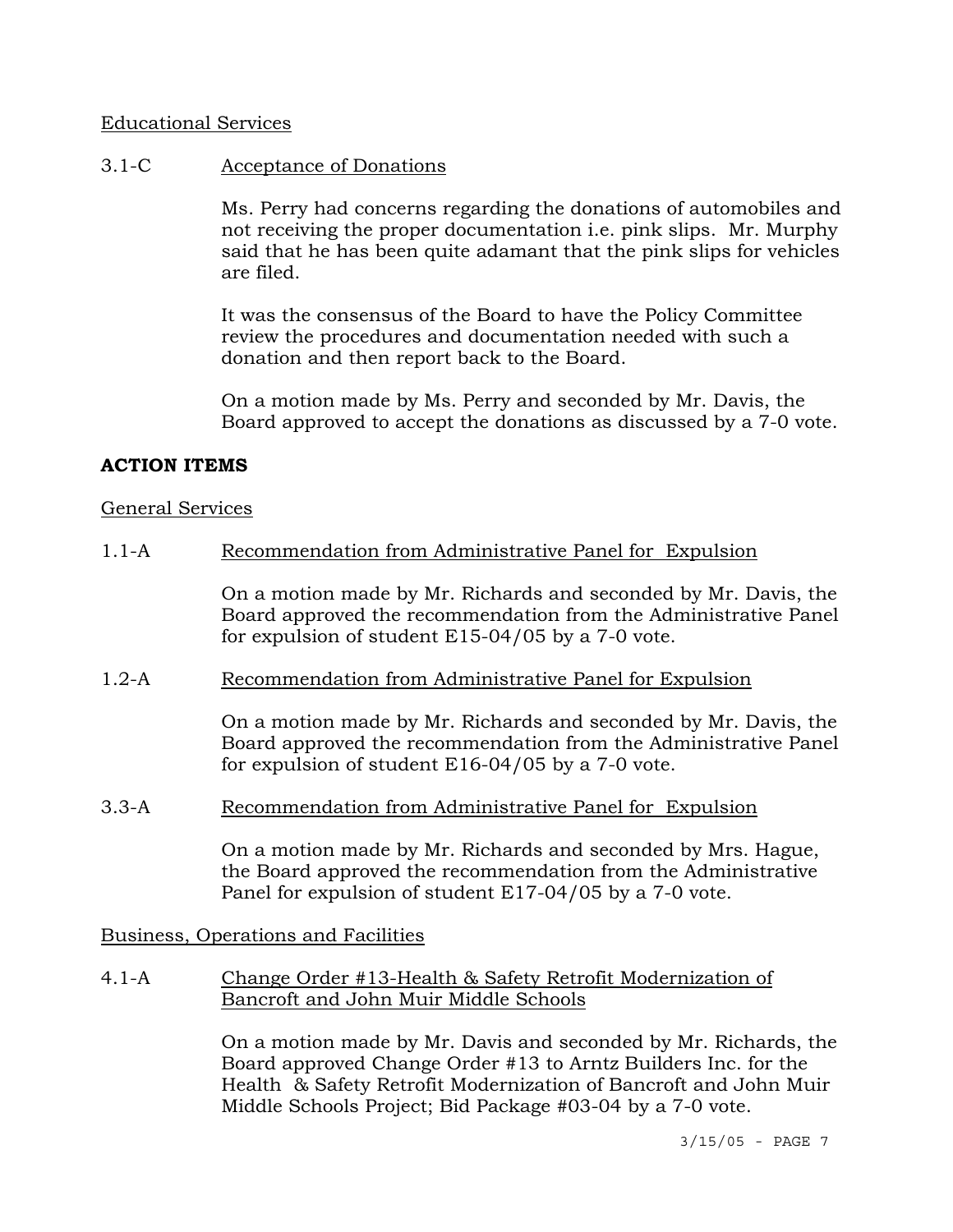### 4.2-A 2003/2004 Fiscal Year Independent Audit Report

On a motion made by Ms. Perry and seconded by Mr. Richards, the Board accepted the Annual Audit Report for the 2003/2004 fiscal year as prepared by the firm of Perry-Smith, LLP by a 7-0 vote.

### **CONFERENCE ITEMS**

#### General Services

### 1.1-CF Communication Committee

The Board discussed and considered restoring the Communication Committee.

Mrs. Cutter and Mr. Richards explained that the original charge of Communications Committee was a public relations vehicle to educate the community on school related issues and that following the recommendation from the Superintendent, the Board decided to delete the Communication Committee from the Board policy, however it was still included on the Policy on the Web site. Superintendent Lim said she would have that corrected.

Mr. Cassidy would like to see the committee restored and combined with the Advocacy Committee because he felt there was some overlapping between the two adding that there was a need to improve the communication vehicles currently in the District, i.e. Web Site, restoring the District newsletter, etc. It was Mr. Cassidy's opinion that if the District didn't start communicating the "good" things, he didn't see "passing a bond" occurring.

Ms. Perry asked for clarification on the process and reiterated the reasons why the Advocacy Committee needed to be a separate entity.

Board members agreed on the importance of communication and the need to restore the Communications Committee but had concerns regarding the charge.

Mr. Richards suggested establishing a Communication Ad Hoc Committee or having the Policy Committee discuss and bring back to the Board a recommendation outlining the reestablished Communication Committee's charge for Board approval.

Mr. Davis supported Mr. Richards' suggestion but was confused about the argument regarding combining the committee with the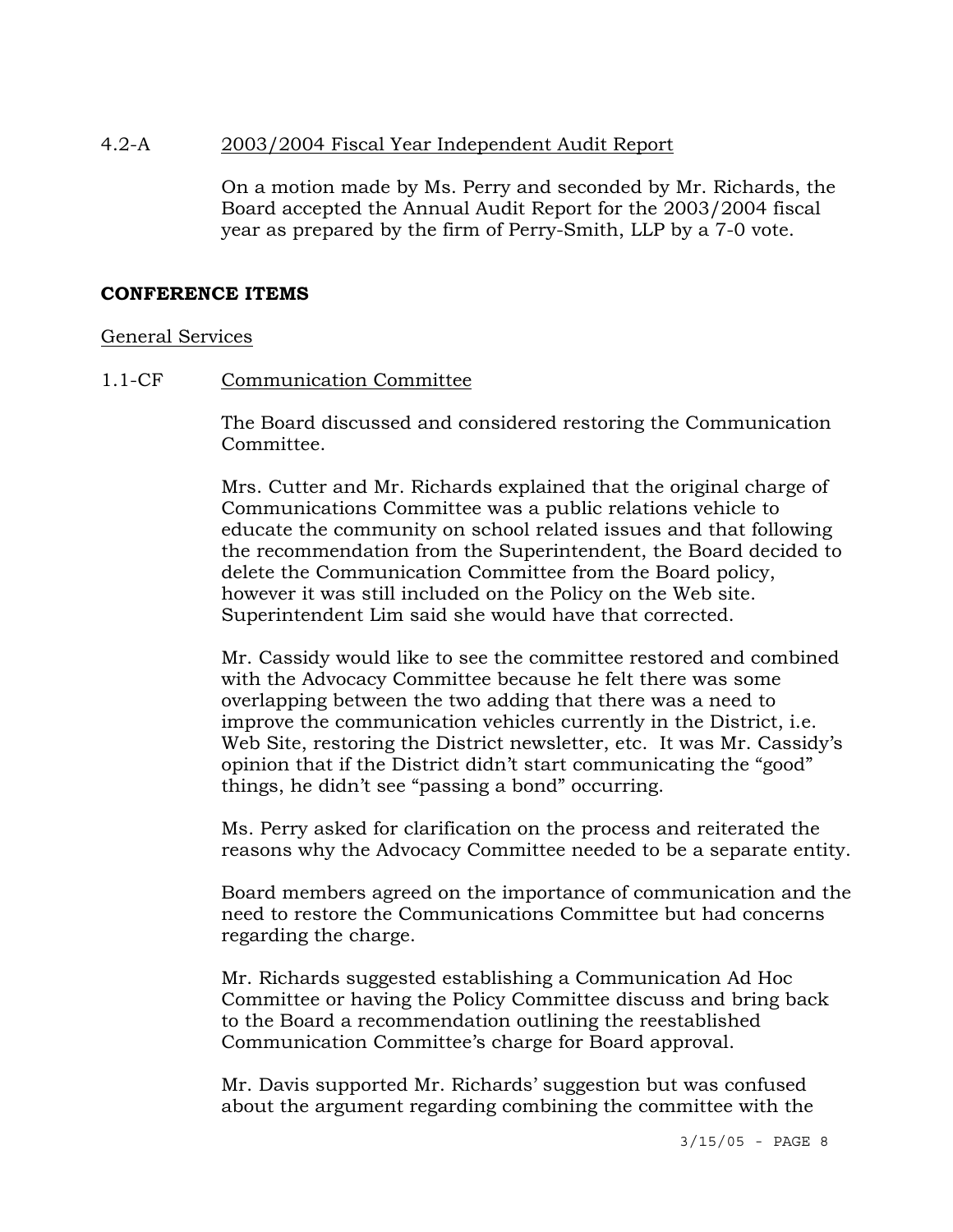Advocacy committee as he thought it would be a logical fit.

Mrs. Hague would like to see the Web Site adjusted and updated more often indicating that the last time she looked there was still links to former Board member Kimberly Wilson.

Mrs. Cutter appointed Ms. Perry, Mr. Cassidy, and Mr. Heystek as chair, of a Communication Ad Hoc Committee to draft an initial charge and bring it to the April 5 Board meeting for Board consideration.

Ms. Perry said that in the meantime the Policy Committee would look at amending the Board bylaw to include the restored committee.

### 1.2-CF San Leandro Unified School District Organizational Audit

The Board discussed and considered obtaining an independent review of the non-academic & educational service delivery systems of the District.

Mr. Richards said that his intension was only to give some preliminary thoughts of what the scope and objectives might be of the audit tonight, and then refer the discussion to the Finance Committee.

Ms. Perry was concerned about the effect the audit would have on staff time and that firms considered needed to have school experience. She also wasn't convinced that this was an area she wanted to allocate money.

Mrs. Cutter asked Assistant Superintendent Glaster to lend his expertise to the discussion at the Finance Committee.

It was the desire of the Board to have the Finance Committee discuss, define, and develop the scope and objectives of an organizational audit and bring a recommendation back to the Board.

The Board took a break at 8:55 p.m. The meeting was reconvened at 9:01 p.m.

Educational Services

### 3.1-CF Proposed New Courses for San Leandro High School

The Board discussed and considered approving the following five courses for San Leandro High School to be implemented in the fall of 2005: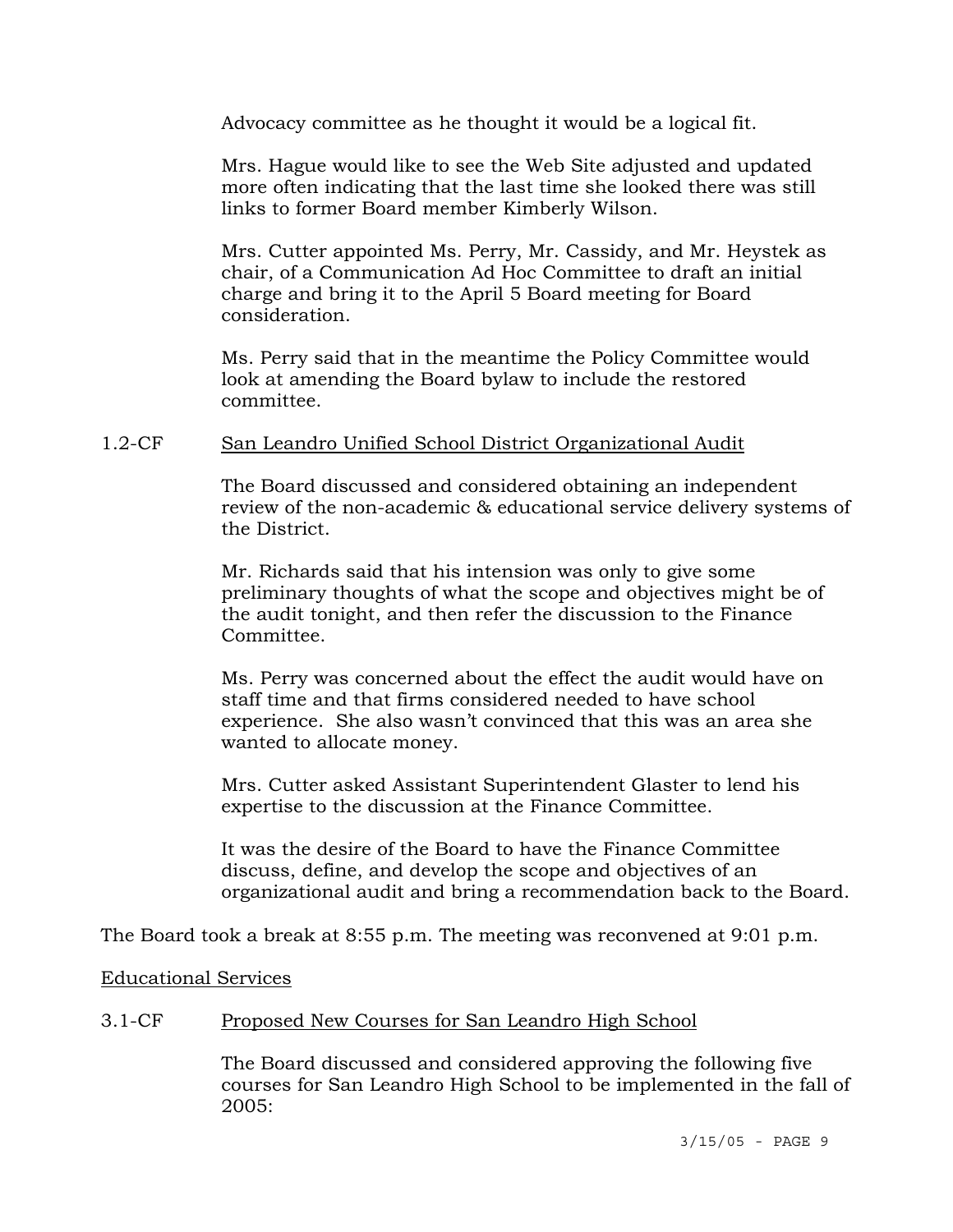- Industrial Technology Design
- Entrepreneurship for the Graphic Artist
- Cell Biology (CP)
- Advanced Placement (AP) Biology
- □ The American Poet's Experience

Ms. Wong explained that these courses had been reviewed and recommended by the site's Departments, Curriculum Council, District Curriculum Committee (DCC) and the Board Curriculum (BCC).

San Leandro High School teacher, Elizabeth Huffmaster, was available to answer questions the Board had regarding the two biology courses.

Mr. Heystek thanked staff and Ms. Huffmaster for bringing such a detailed biology course syllabus and proposal forward.

Mrs. Hague was interested in how much of the funding for the AP Biology courses comes from the general fund.

Ms. Wong said that most of that funding would go towards an ongoing stipend for as long as the course was available.

With respect to the Industrial Design class, Mr. Cassidy would be interested in seeing the District develop a strategic plan focusing on the direction of Vocational Education and Career Technology Education. He also asked if there was a strategic plan regarding the school's mission and if so, he would like to be informed and receive a copy of it. Ms. Granger said that folded into the WASC review is the single two-year school plan which would be coming to the Board for review sometime in June.

On a motion made by Ms. Perry and seconded by Mrs. Hague, the Board approved the proposed new courses for San Leandro High School by a 7-0 vote.

#### 3.2-CF Health Supplemental Adoption Materials

The Board discussed and considered adopting Project TND: Towards No Drug Abuse as supplemental health materials for San Leandro High School and Lincoln High School.

Ms. Wong explained that the District is required by the state to provide scientifically-based health materials for our Health and Safety programs that will meet the needs of the Local Education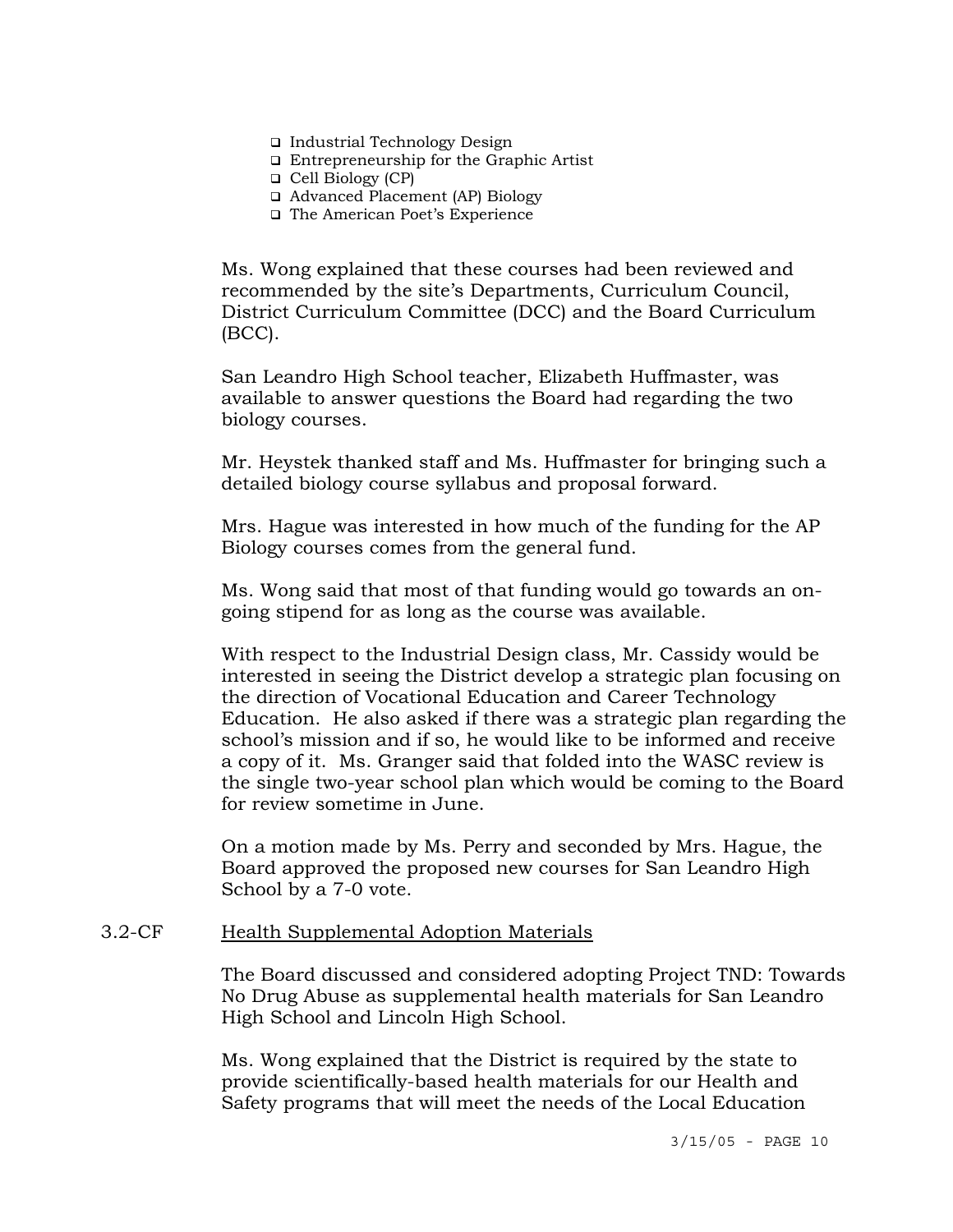Agency Plan (LEAP), Tobacco Use Prevention Education (TUPE) Grant, including the components of drugs, alcohol, tobacco, and violence prevention education and that these materials would met those needs.

On a motion made by Mr. Davis and seconded by Mr. Heystek, the Board adopted Project TND: Towards No Drug Abuse as supplemental health materials for San Leandro High School and Lincoln High School by a 7-0 vote.

### 3.3-CF Supplemental Adoption for English Learners

The Board discussed and considered adopting the following supplemental materials for English Learners:

- Elementary Avenues Hampton Brown
- Middle School Access Math, Access Newcomers, Write Source Science and Social Studies Theme Sets – National Geographic
- High School- Dictionaries of American English Longman, Literature Sets – Saddleback Publishing

Mr. Cassidy was concerned about the needs not being addressed if funding wasn't received for the new materials and the bilingual materials in the libraries at the elementary school level. Ms. Ponder explained that EIA funds would to be used to purchase the basic classroom package and, if funding was not received, the remainder of materials would come from EIA funds in the fall. Ms. Ponder said she would follow-up on the inventory of bilingual materials in the elementary school libraries, adding that the bilingual schools probably had substantial inventory.

Mrs. Cutter thought that establishing a list of books needed would be great addition to the "wish List".

On a motion made by Mrs. Hague and seconded by Mr. Heystek, the Board adopted the supplemental materials for English Learners by a 7-0 vote.

Business, Operations and Facilities

## 4.1-CF Second Interim Report – Fiscal Year 2004/2005

The Board discussed and considered approving the Second Interim Report – Fiscal Year 2004/2005.

Business Manager Bruce Colby presented the Seconded Interim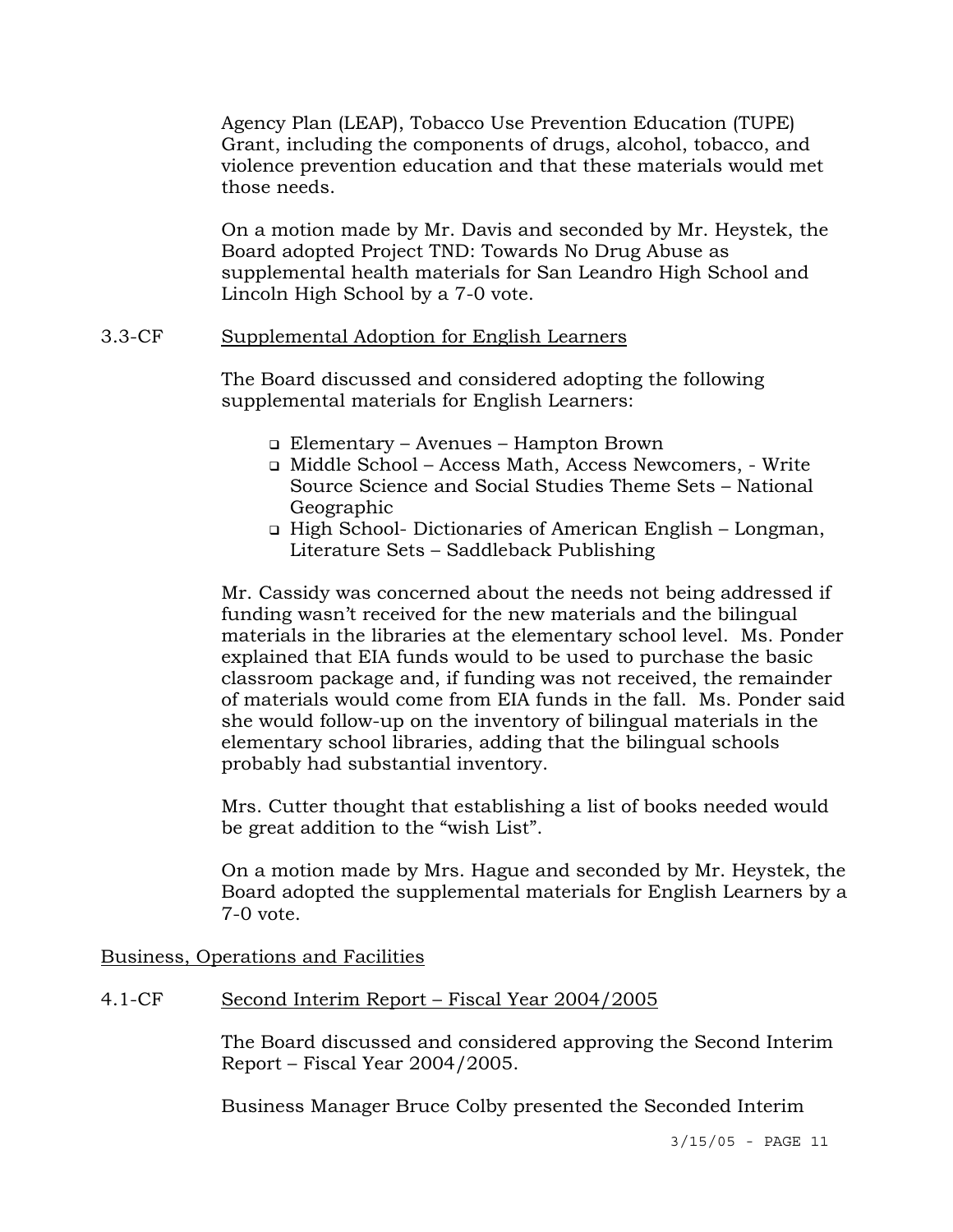Budget Report for 2004-2005. The report showed the financial position of the District including documentation that the District could maintain a 3% reserve for a three year period (multi-year projects). He added that the Second Interim Budget updates the financial position of the District as reported in the First Interim Budget report.

Board members thanked Mr. Colby for his presentation.

On a motion made by Mr. Richards and seconded by Mr. Davis, the Board approved the Second Interim Report – Fiscal Year 2004/2005 by a 7-0 vote.

### 4.2-CF Roosevelt Proposition 55 Library Renovation Project

The Board discussed and considered approving staff's recommendation for VBM Architect to be the architect of record for the Roosevelt Proposition 55 Library Renovation Project.

Mr. Glaster said that a formal contract would be brought forward under the Consent Calendar once the scope of the project had been defined.

On a motion made by Mr. Davis and seconded by Mr. Richards, the Board approved staff's recommendation for VBM Architect to be the architect of record for the Roosevelt Proposition 55 Library Renovation Project by a 7-0 vote.

#### 4.3-CF San Leandro High School Growth Recommendation

The Board discussed and considered approving the portable purchase plan and classroom renovation proposal to accommodate the projected growth at San Leandro High School.

Mr. Glaster reviewed the costs estimates, cautioning the Board that the cost of the pool house could be higher than originally estimated.

Discussion focused on the pool house renovation. Mr. Cassidy had concerns regarding spending money on a building that may eventually need to be demolished.

Mrs. Hague shared Mr. Cassidy's concerns however felt it was important to do what it takes to keep the high school pool because the District no longer had the Muir pool.

Mrs. Cutter said that it was important to have the bathrooms near the shops and weight room, with Ms. Perry adding that it was a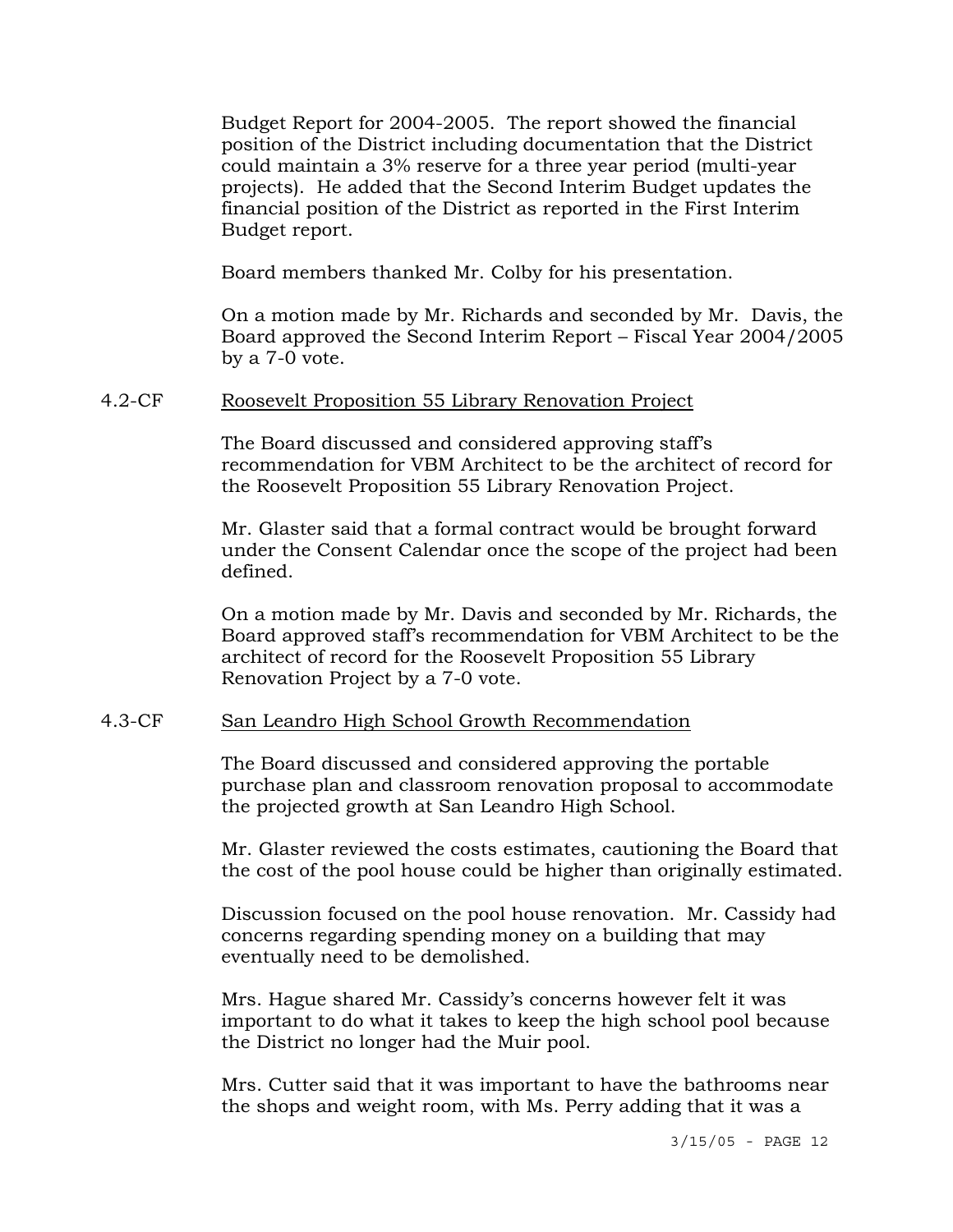concern of the site to have all the activities together at one end of the school for both student safety and supervision.

Mr. Heystek was hesitant about approving the project without identifying the funds to support the recommendation. He asked to have a schematic map of the high school so the Board could get a better sense of how this would impact the entire footprint and the common facilities.

Mr. Cassidy asked if the District was looking at the PGE property.

Mr. Glaster said that he would update the Board at the facilities workshop.

On a motion made by Mr. Davis and seconded by Mr. Richards, the Board approved the portable purchase plan and classroom renovation proposal to accommodate the projected growth at San Leandro High School by a 7-0 vote.

### **INFORMATION ITEMS**

Business, Operations and Facilities

4.1-I Miscellaneous Receipts

Miscellaneous receipts in the amount of \$1,023,316.51 have been deposited in the Treasury of Alameda County.

4.2-I Port of Oakland Noise Abatement Project Design and Construction Timelines

> Assistant Superintendent Leon Glaster shared information regarding the Port of Oakland Noise Abatement project design and construction timelines for Garfield, Wilson, Monroe Elementary schools, and Muir Middle school. He said because of disruption and displacement of student's and staff, construction would not begin until the summer of 2006.

## **ADDITIONAL SUGGESTIONS AND COMMENTS FROM BOARD MEMBERS**

Ms. Perry reported that she was invited to participate in the press conference regarding the pink slip campaign in Sacramento today, along with CSBA, and Education Coalition, however was not able to attend because of the Board meeting; she would report on the DATE and the BTSA Advisory Council meetings at the next Board meeting; Ms. Perry informed the Board that the charter school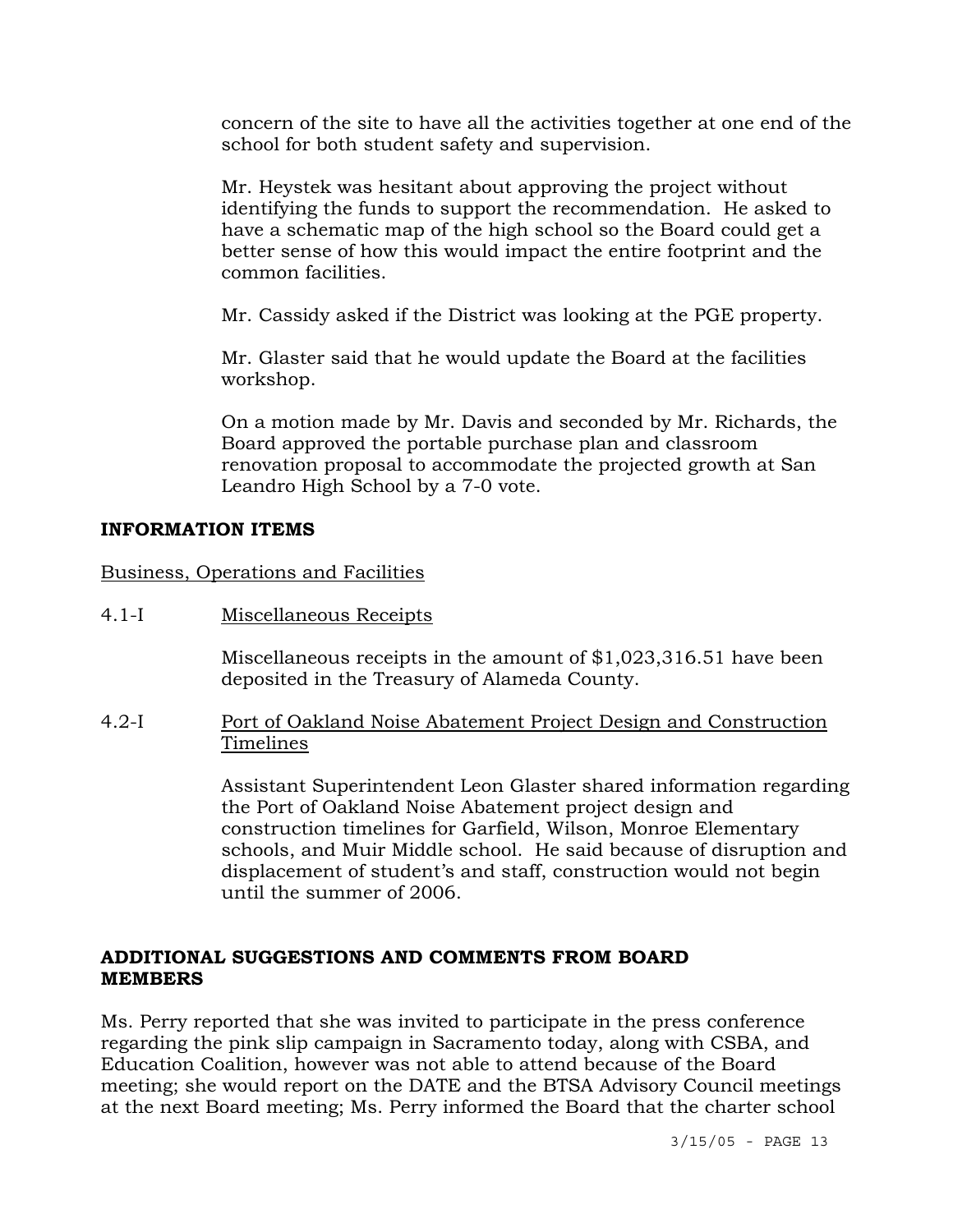was approved in Hayward by the State of California and she would keep the Board updated on the potential effect on our SELPA; She met with Assemblymember Johan Klehs regarding AB 58 Speakers Bill (state-wide bond in 2006) and Bancroft Joint Field proposal and added that Mr. Klehs was still interested in meeting with the Board around budget issues. Ms. Perry also attended the Dual Immersion meeting with the Friends of Washington and the Jefferson dedication meeting.

On a motion made by Mr. Cassidy and seconded by Mrs. Hague, the Board extended the meeting to 10:50 p.m. by a 6-1 vote. Mr. Davis voting no.

Mr. Cassidy raised the following issues:

• Was the District going to respond to a letter to the editor regarding "No Soap" for students at Bancroft. Mr. Glaster said that Mr. Murphy did follow-up and per site staff the letter was inaccurate. Mr. Cassidy felt that there should be some kind of response to inaccurate communications.

 Other Board members were glad that there was an investigation and accusations were inaccurate but felt responding to newspaper comments was not efficient; however if the comments were directed specifically to the Board or Superintendent, then certainly out of courtesy, respect, and clarification of information a response to the person would be warranted.

- Please let him know if Board members and site administration were interested in attending Brian Copeland's one year anniversary of his play "Not a Genuine Black Man" on April 1 in San Francisco so that we could take advantage of the two-for-one special. He will email the Board and site administration with details.
- y Why the 9th grade CSR memo attached to the March 4 *Confidentially Speaking* was listed as confidential and requested to have legal authority explaining the reason.

 Mrs. Cutter said that only the facts regarding 9th grade CSR should have been reported and not Ms. Granger's recommendation. Ms. Lim said it was Ms. Granger's recommendation that made it confidential. Mr. Cassidy requested a redacted version of the memo.

 Mrs. Hague requested a breakdown of CSR costs of grades K-3 and grade 9. Mrs. Cutter said that the information could be attached as non-confidential with the *Confidentially Speaking*.

• Requested an update on the analysis of the EL program as the last presentation was March 2004. Ms. Lim explained that it had to be put on hold because of the freezing of the Assistant Superintendent of Educational Services position services until July at which time they would reevaluate. He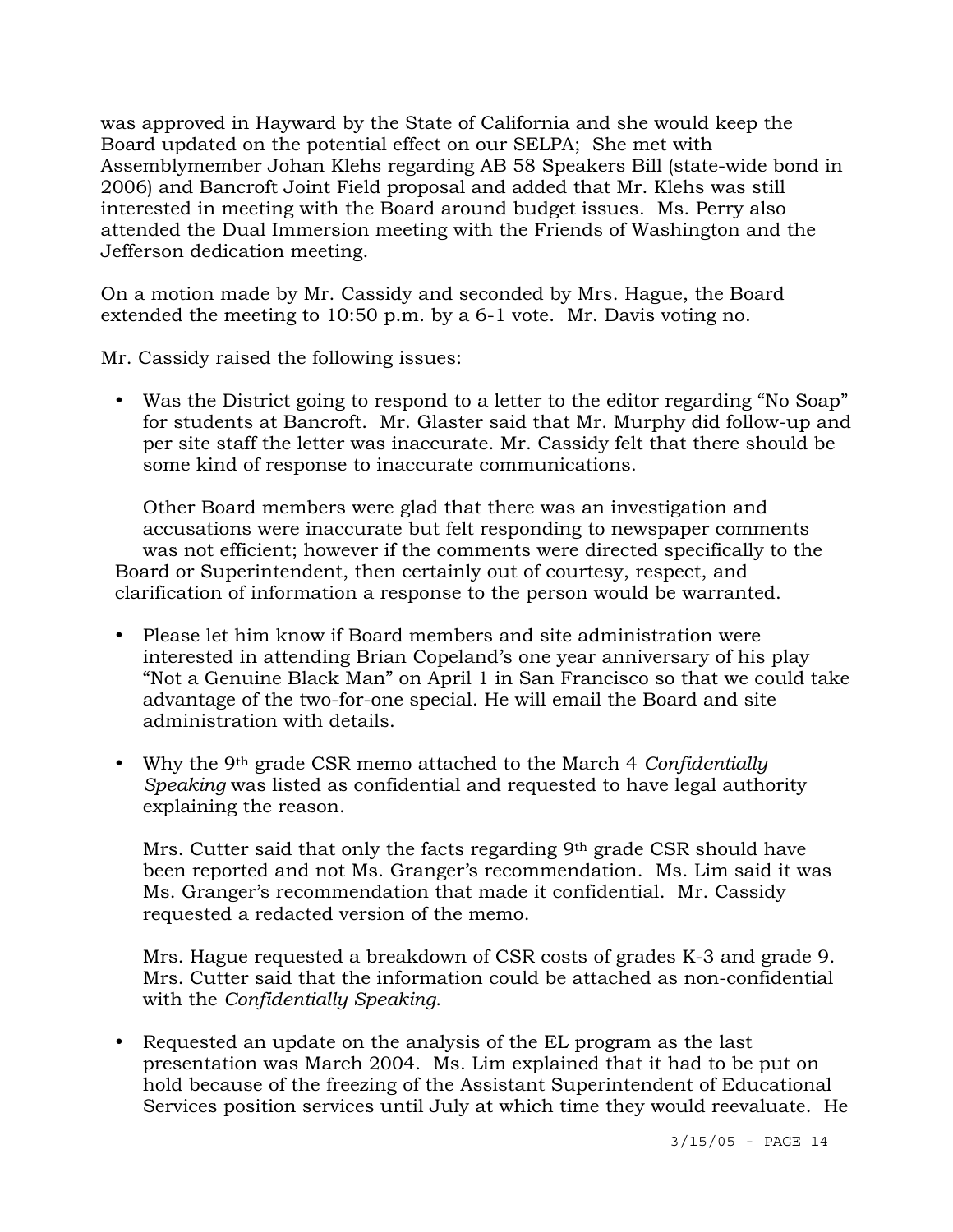said there was still a need for an analysis as to whether or not the bilingual program was working and it was an important part of Ms. Lim's goal of reducing the achievement gap. He suggested that, based on the Board's decision to freeze that position, the Superintendent needed to come up with some creative ways to address the problems she sees on the API scores of the English learners.

- Interested in having a presentation focusing specifically on what was coming up for the District in the next couple of years regarding No Child Left Behind because he sees the District facing some problems with the statute and doesn't see how every student will be proficient by 2014.
- Mr. Cassidy would like to know what the procedures are for Board members addressing issues raised by school sites for example.
- y He passed out the flyer announcing the meeting of the Dual Immersion group.

### **ANNOUNCEMENT**

## **Future Board of Education Meetings**

- Special Closed Session March 17, 2005
- Regular Meeting April 5, 2005
- Regular Meeting April 19, 2005
- Regular Meeting May 3, 2005
- Regular Meeting May 17, 2005
- Regular Meeting June 7, 2005
- Regular Meeting June 21, 2005